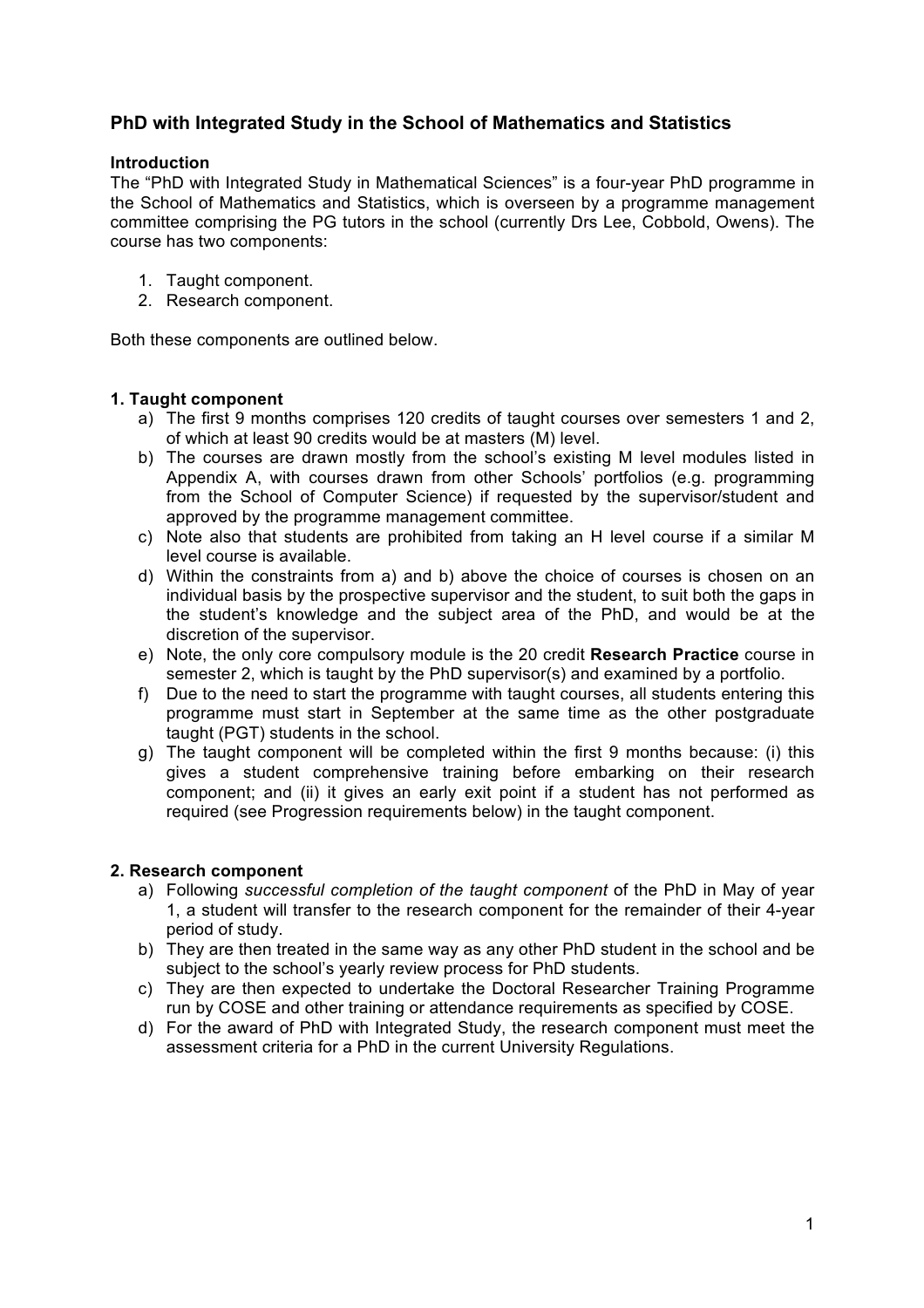#### **Progression to the research component**

After the May exam diet in year 1, the student's overall grades are calculated, and the following rules are applied:

- 1. If, at the first attempt, a student has obtained: (i) an average of a B3 over the 120 credits; and (ii) all 120 credits at C3 and above; then they would transfer onto the research component of the PhD programme.
- 2. If, at the first attempt, a student failed to meet the criteria in 1, then they would be transferred to the MRes in Mathematical Sciences, postgraduate diploma in Mathematical Sciences or postgraduate certificate in Mathematical Sciences as appropriate and at the discretion of the programme management committee. The student would then be awarded the chosen qualification providing they have attained the requirements for the award as set out in the University regulations.

## **Appendix A – Current list of M-level modules in the School of Mathematics and Statistics**

Note – the last two courses are the summer dissertation only to be taken if they do not meet the criteria outlined to continue to the research component of the PhD.

| <b>Course Title</b>                                    | Code      |
|--------------------------------------------------------|-----------|
| <b>Research Practice</b>                               | TBC       |
| 5M: Advanced Differential Geometry And Topology        | MATHS5039 |
| 5M: Advanced Functional Analysis (SMSTC)               | MATHS5040 |
| 5M: Advanced Methods In Differential Equations         | MATHS5041 |
| 5M: Advanced Numerical Methods                         | MATHS5042 |
| 5M: Advanced Algebraic And Geometric Topology          | MATHS5038 |
| 5M: Applied Mathematical Methods (SMSTC)               | MATHS5043 |
| 5M: Biological And Physiological Fluid Dynamics Maths  | MATHS5044 |
| 5M: Category Theory                                    | MATHS5079 |
| 5M: Commutative Algebra And Algebraic Geometry         | MATHS5045 |
| 5M: Elasticity                                         | MATHS5046 |
| 5M: Fourier Analysis                                   | MATHS5047 |
| 5M: Further Topics In Group Theory                     | MATHS5048 |
| 5M: Lie Groups, Lie Algebras And Their Representations | MATHS5049 |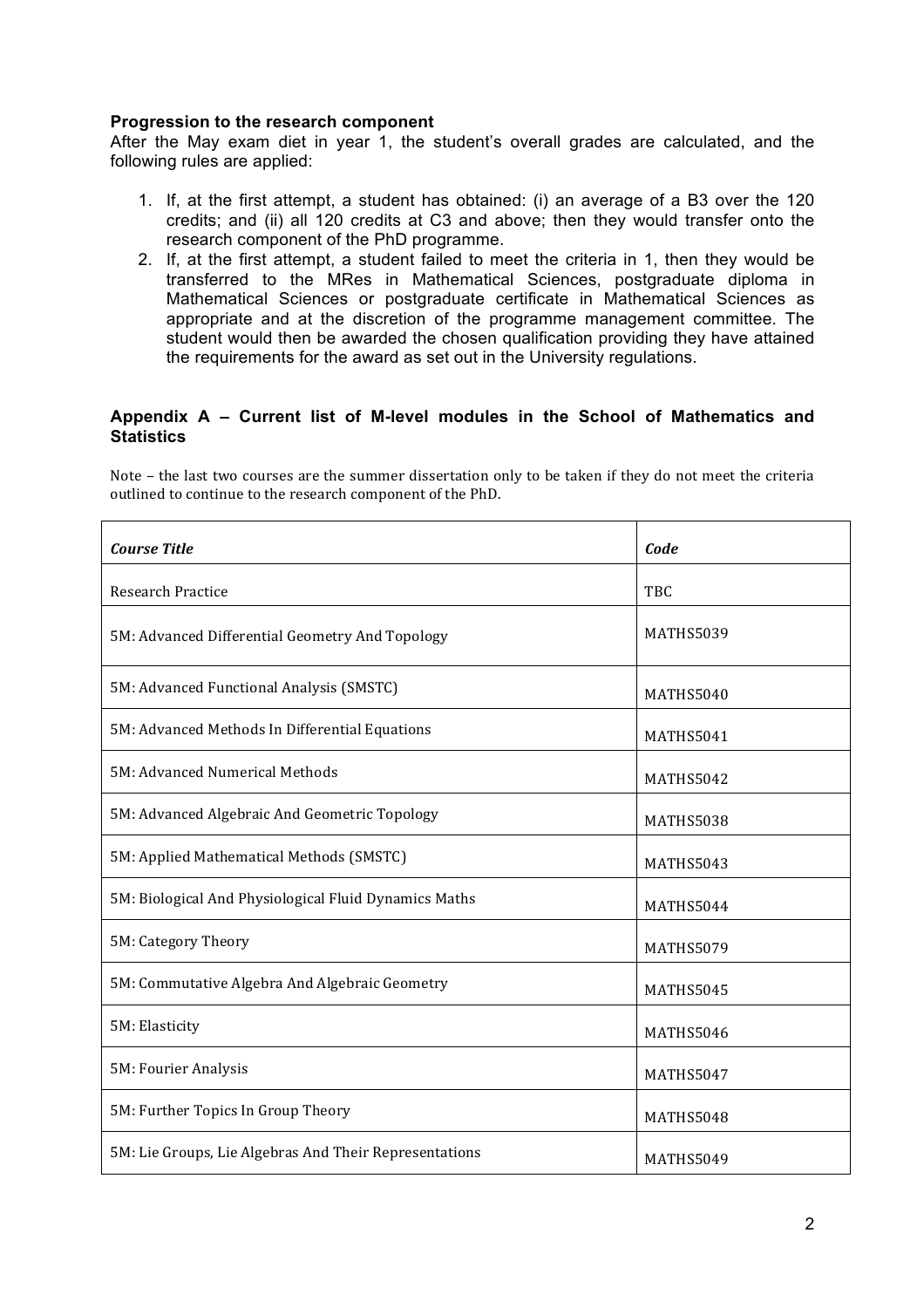| 5M: Magnetohydrodynamics                               | MATHS5050        |
|--------------------------------------------------------|------------------|
| 5M: Operator Algebras                                  | MATHS5052        |
| 5M: Solitons                                           | MATHS5053        |
| 5M: Special Relativity And Classical Field Theory      | MATHS5054        |
| 5E: Algebraic And Geometric Topology                   | MATHS5065        |
| 5E: Continuum Mechanics And Elasticity                 | MATHS5066        |
| 5E: Differential Geometry                              | MATHS5067        |
| 5E: Fluid Mechanics                                    | MATHS5068        |
| 5E: Functional Analysis                                | MATHS5069        |
| 5E: Further Complex Analysis                           | MATHS5070        |
| 5E: Galois Theory                                      | MATHS5071        |
| 5E: Mathematical Biology                               | MATHS5072        |
| 5E: Mathematical Physics                               | MATHS5073        |
| 5E: Number Theory                                      | MATHS5074        |
| 5E: Numerical Methods                                  | MATHS5075        |
| 5E: Partial Differential Equations                     | MATHS5076        |
| 5E: Topics In Algebra                                  | MATHS5077        |
| Introduction to R programming (Level M) (10)           | <b>STATS5020</b> |
| Multivariate methods (Level M) (10)                    | STATS5021        |
| Biostatistics (Level M) (10)                           | STATS5015        |
| Data management and analytics using SAS (Level M) (10) | TBC              |
| Big Data Analytics (Level M) (10)                      | STATS5016        |
| Bayesian statistics (Level M) (10)                     | STATS5014        |
| Stochastic processes (Level M) (10)                    | STATS5026        |
| Advanced data analysis (Level M) (10)                  | STATS5051        |